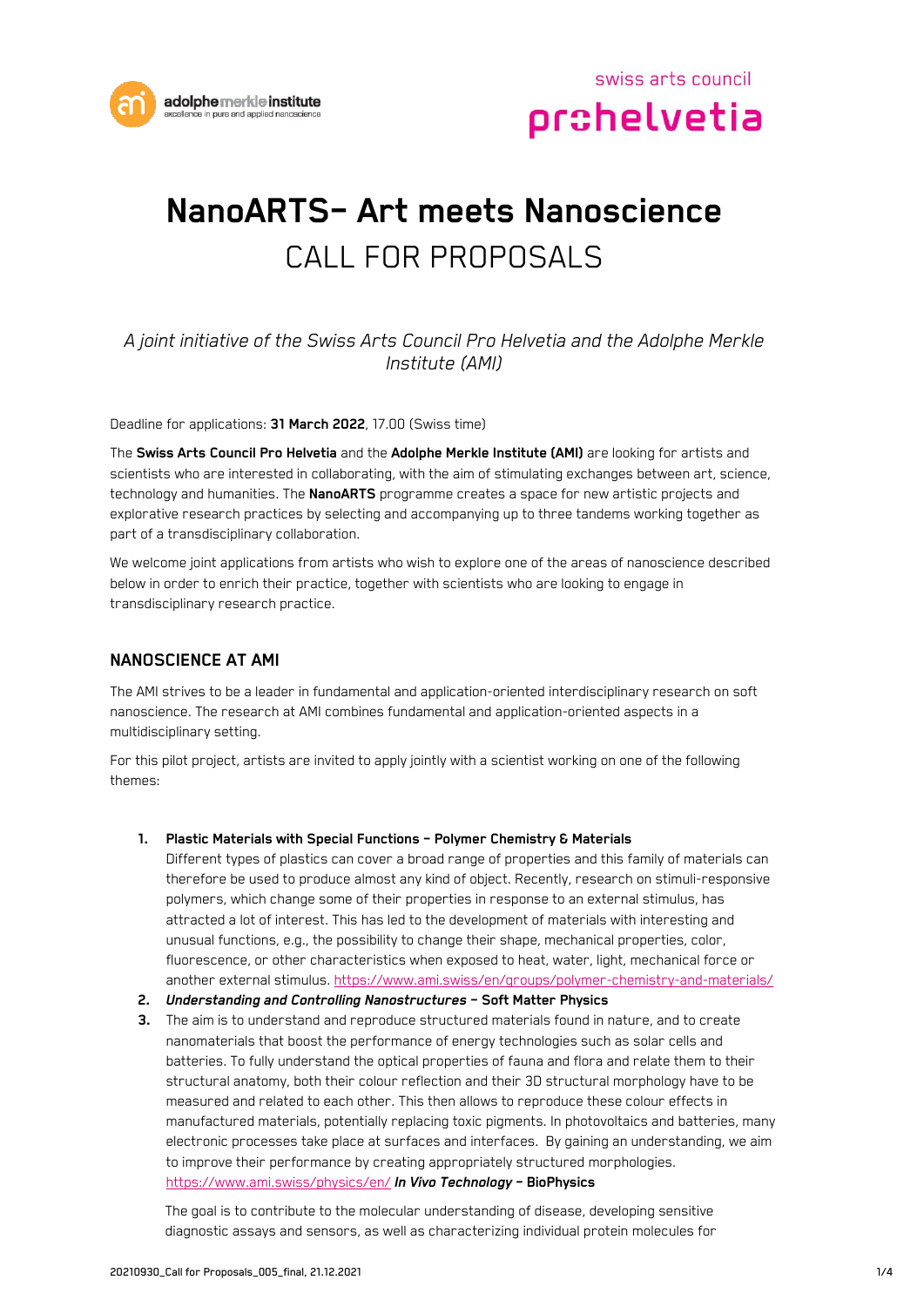

swiss arts council prohelvetia

applications in biomarker detection, routine protein analysis, personalized medicine, and proteomics. The research group is interested in engaging in critical artistic discourse related to advances in integrating technologies into living organisms, which requires electrical energy sources that are biocompatible, mechanically flexible, and can utilize the chemical energy present in biological systems.<https://www.ami.swiss/biophysics/en/>

#### **4.** *Interactive Biology* **– BioNanomaterials**

This research group is interested in designing novel nanomaterials or tailored substrates with extraordinary properties to guide cell growth and differentiation and to explore fundamental interactions of nanomaterials with human cells and tissues such as lung, intestine and skin. By developing robust nanomaterials and novel analytical methods, this group offers high quality research and services to academia, industry and regulatory authorities to analyze nanomaterials in drug products or consumer goods[. https://www.ami.swiss/bionanomaterials/en/](https://www.ami.swiss/bionanomaterials/en/)

#### **THE PROGRAMME**

The **NanoARTS** programme will support up to three transdisciplinary tandems composed of an artist (or artist collective) and a scientist (or lab group) over a period of twelve to eighteen months. The tandems will meet on a regular basis on different sites (AMI laboratories, studios, scientific and artistic events and gatherings, etc.) and collaborate in a way which is meaningful for both the artists' and the scientists' practice.

The selected tandems will be accompanied by an expert in art-science mediation. Through contextualizing workshops, common activities and tailored coaching, the art-science mediator will frame and accompany the exchange between artists and nano-scientists. Furthermore, the art-science mediator will be present during the production process of the artistic outcome as well as its dissemination, providing experience as well as targeted networking.

### **FUNDING**

**NanoARTS** grants each tandem the following support:

• **Up to 9'000 CHF** compensation for the artist to cover living expenses (artist only).

*Compensation will be paid to the artist for every day dedicated to the activities of the tandem, on a self-defined per diem basis. The artist can claim this support under the condition that she/he is self-employed while working within the framework of the tandem.* 

• **Up to a 10% workload** over the period of the tandem exchange (scientists only).

*Dedicated time for the scientist to commit to the transdisciplinary exchange during his or her working time.*

• **Up to 5'000 CHF** in support of the operational costs of the tandem (artist and scientist).

*This includes the transport costs of the tandem partners, or the purchase of consumables needed for scientific or artistic work (scientific experiments, material for creative activities, etc.).*

• **Up to 25'000 CHF** production grant (artist only)

*The exact amount will be based on a detailed budget (flight ticket, lodging, transport, material, justified compensation for living expenses, visa, coordination fee for the scientific unit etc.). Funding for the field trip will be granted on the basis of a separate budget (cf. Application form B), which can be handed in together with the proposal for the tandem or latest until 31.04.2022. The exact sum of the funding will be defined in proportion to the size of the fieldtrip.*

#### **MEET YOUR TANDEM PARTNER**

Artists and scientists interested in the proposed format of collaboration are invited to participate in a matchmaking event. **The event will take place on February 17 th from 14:00 – 17:00 at the Adolphe Merkle**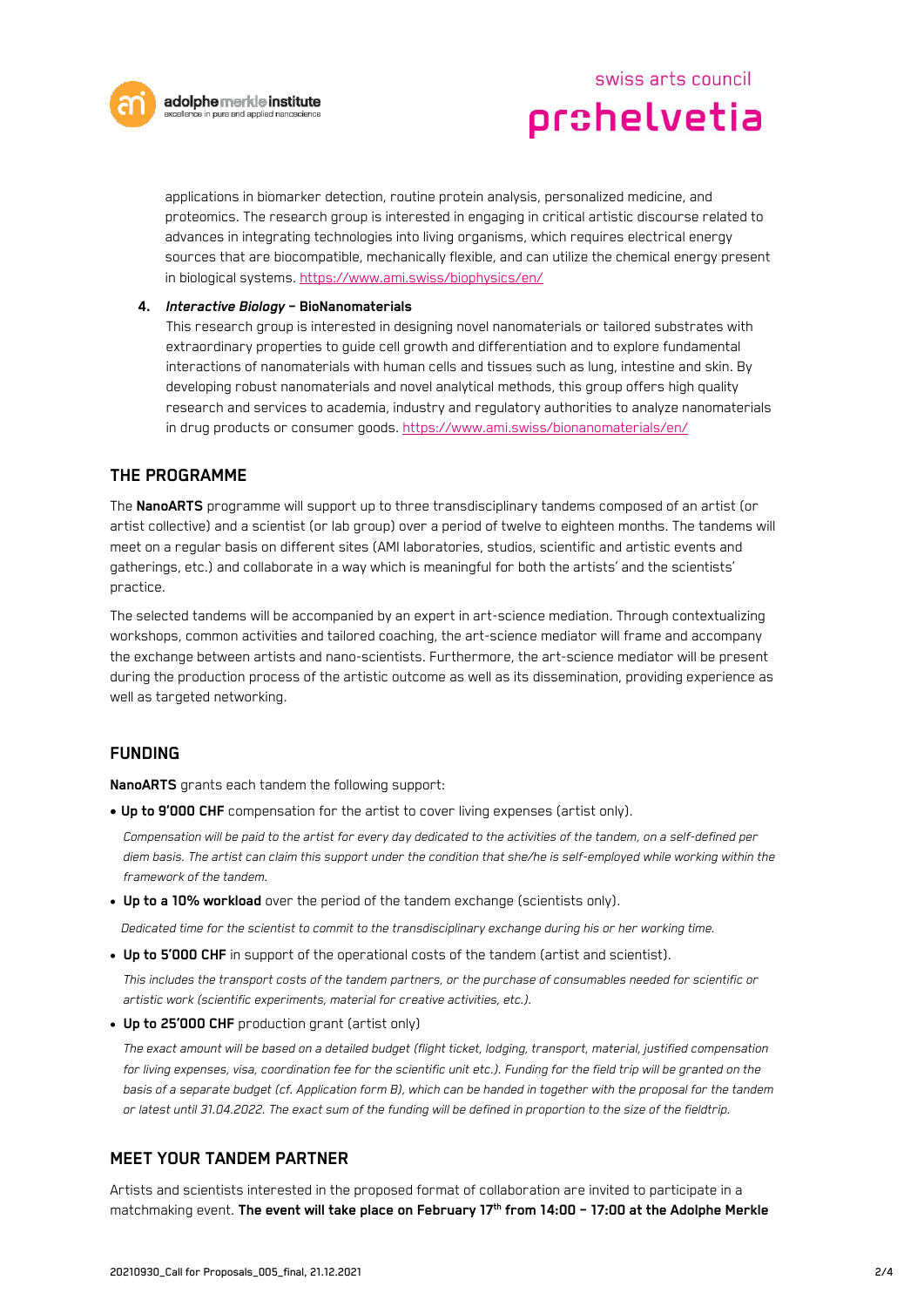



**Institute in Fribourg**. The matchmaking will be accompanied by a presentation of the programme and short speeches/presentations, followed by a networking drink.

## **SUBMIT YOUR APPLICATION**

Artists and scientists interested in forming a tandem are requested to propose a collaborative process, defining format, objectives, and motivation. The tandem's proposal must engage with issues and topics linked to the Adolphe Merkle Institute as described above.

**Scientists** must meet the following criteria:

- Employed at AMI
- PhD student level and above
- Fluent in English

**Artists** must meet the following criteria:

- Recognized track record of professional artistic practice
- Swiss national or active in the Swiss artistic scene
- Active in any of the disciplines supported by Pro Helvetia (Design, Interactive Media, Literature, Music, Performing Arts, Visual Arts)
- Fluent in English

**Tandems** develop joint proposals for the collaboration. Proposals must be in English and submitted via the online application form. A full application consists of the following:

- Artistic portfolio and CV
- CV and publication list of the scientist
- Proposal for collaborative process
- Budget

### **EXPECTATIONS**

**Selected tandems** of the NanoARTS programme will be expected to:

- Schedule meeting times for regular exchanges with their respective tandem partners.
- Participate in three NanoARTS workshops organised by Pro Helvetia and AMI.
- Submit a systematic record of the collaboration (writing, video, audio, visuals) as well as a brief report.

**Selected artists** will further be expected to:

• Create an artistic outcome in compliance with the production grant (max. CHF 25'000)

#### **EVALUATION**

Eligible proposals submitted before the deadline will be evaluated by a jury of experts jointly appointed by the AMI and Pro Helvetia.

The tandem proposals will be evaluated according to the following criteria:

- Aesthetics, originality, and innovative character of the proposed concept
- Definition of the artistic research at the interface of art and science
- Clear link to the research topic selected at the AMI Lab
- Quality and potential of the collaboration

#### **COVID-19**